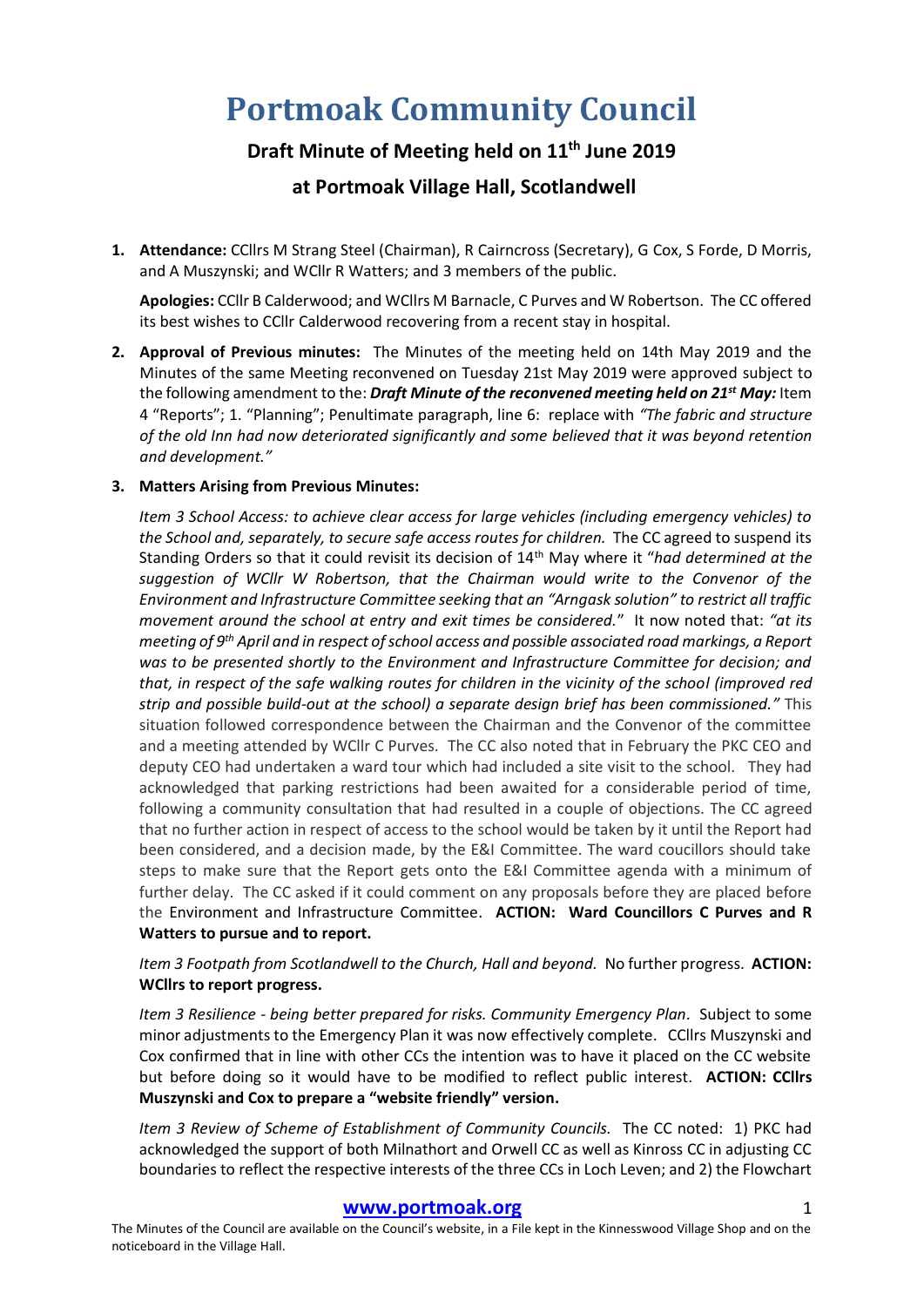of "events" recently circulated by PKC detailing changes to the Scheme of Establishment of Community Councils and the forthcoming CC elections set for Thursday November 7<sup>th</sup>.

*Item 3 Portmoak Cemetery.* No progress. Comment from PKC on a potential site is awaited.

*Item 4 Rural Transport.* There had been around 250 responses to the questionnaire. It was possible that there was capacity to support rural transport during school hours. Unfortunately that may not be when there could be demand. The views of children and the young appeared underreported in the returns made. The matter would be reviewed at the forthcoming meeting of the Kinross Forum.

*Item 5 Supplementary Guidance: PKC Consultation: Guidance on Airfield Safeguarding and on Delivering Zero Waste.* The CC would make no comment in respect of *Airfield Safeguarding.* It felt unable to comment on the Guidance *Delivering Zero Waste* until it had clarified how PKC currently disposed of its landfill waste. The draft Supplementary Guidance stated that in 2017 38% of household waste had been sent to landfill. It also confirmed that "*there is currently only one landfill site with capacity within Perth and Kinross at Binn farm. The site still has capacity for 687,255 tonnes of waste but it is not currently operational."* Despite disparate attempts the CC had been unable to find out how PKC currently disposed of its landfill household waste. **ACTION: The Chairman will write to the CEO seeking comment.**

# **4. Reports:**

- 1. **Police**: 1) No local report; and 2) The CC also noted the Area Commander Bulletins of 15th, 22nd and 29th May and of 5<sup>th</sup> June.
- 2. Treasurer: The balance at the month ending 31<sup>st</sup> May was £0.00 in the General Account; and £1,144.41 in the Michael Bruce Way Account giving a total of £1,144.41. The administrative grant for the forthcoming year was anticipated shortly.
- 3. **Planning:** to include:
	- *a) New applications:*
		- 1. *19/00721/FLL* Extension to a dwelling house. Rowan Tree House, Auchmuirbridge. No comment.
	- *b) Progress with Developments:*
		- 1. **19/00558/FLL** Erection of a dwelling house and garage (Lomond Inn), Kinnesswood.
		- 2. **19/00559/CON** Demolition of building Former Lomond Hotel, Kinnesswood.

The CC's letter of objection had been submitted. The matter now lay with Perth and Kinross Council to determine.

3. **Westfield FIFE: 16/0366/EIA; 17/03377/FUL; and 18/02342/ARC.** The CC noted the forthcoming meeting of Community Liaison Group set for Wednesday 28th August. If anyone, including members of the public, wished to raise a matter then please contact the Chairman or leave a message on the CC web pag[e www.portmoak.org](http://www.portmoak.org/)

# **4. Roads:**

- *a) Road Safety Projects Assessment Criteria (with Appendix 1).* Following the last meeting of the CC the Chairman had written to Angus Forbes, Convenor *of* the Environment and Infrastructure Committee, setting out a number of flaws in the strategy and offering to meet to discuss them.
- b) *Heart 200: establishment of a new tourist route including the status of safety improvements at Balgedie Toll junction.* It was noted that PKC had made a development grant of £45,000 to support the Heart 200 initiative. The Chairman had written to Mike Dale of Hart 200 regarding the concerns for the route as it passed around the Balgedie Toll junction and had received a positive reply. **ACTION: The Chairman will write again**

# **[www.portmoak.org](http://www.portmoak.org/)** 2